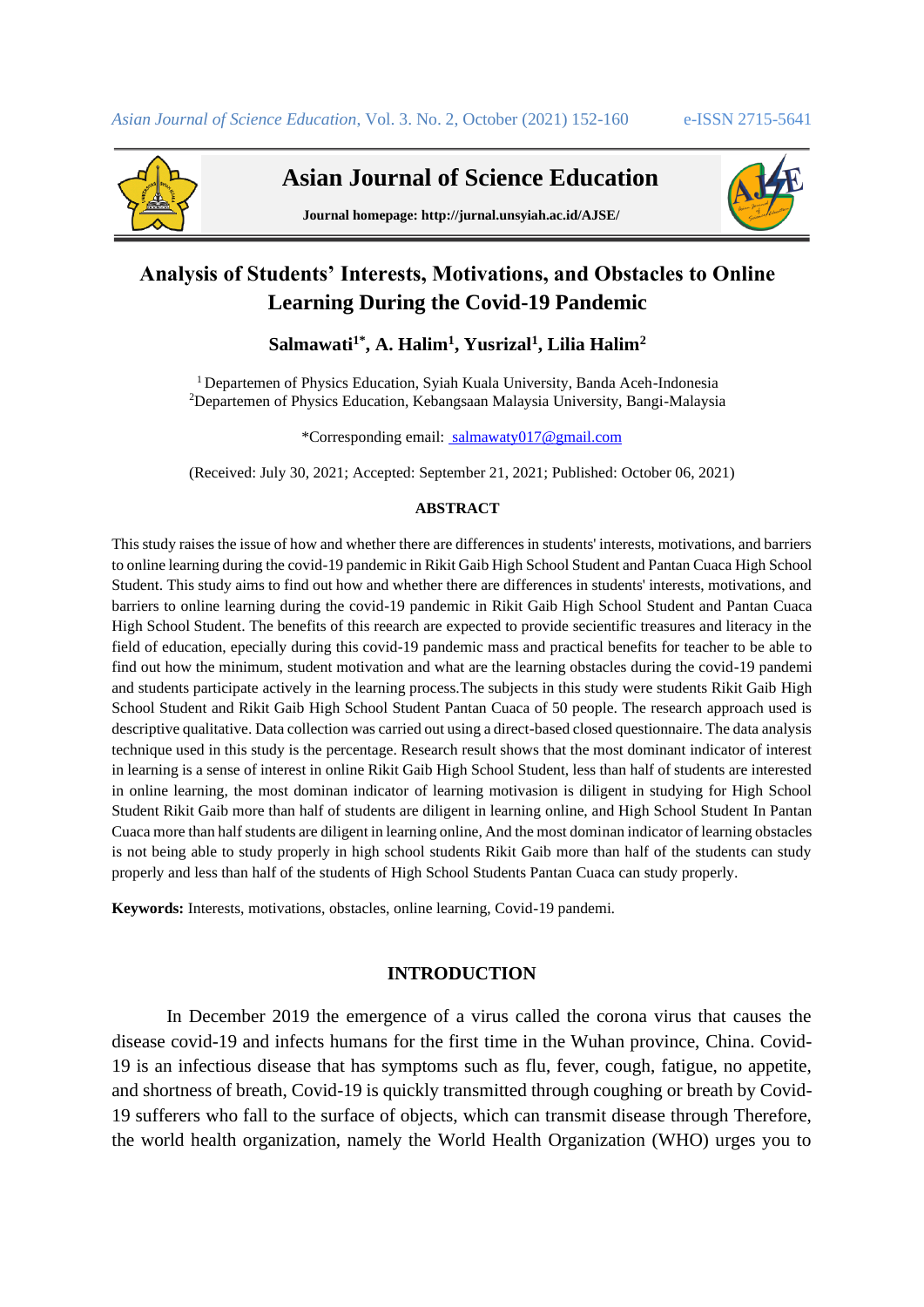maintain a distance of more than 1 meter from other people to minimize the transmission of COVID-19.

At the beginning of 2020, Indonesia was also faced with the Covid-19 pandemic which was increasing every day. Seeing the development of covid-19 increasing, the President and the Minister of Education and Culture held a limited meeting on March 24, 2020, the results of the meeting issued SE (Circular) Number 4 of 2020, regarding the implementation of education policies in the emergency period of the spread of COVID-19, one of which is the learning process. Online. Online learning needs to use internet facilities as a learning tool related to online learning, acceptance of technology is used for internet learning models among high schools and students can be said to be quite ready to use learning technology, such as the TAM (Technology Acceptance Model), application technology documents, and other technologies.

## **Problem of Research**

Interest is a persistent tendency to pay attention and remember some activities. Activities that are of interest to someone, are considered continuously accompanied by pleasure. Interest has a great influence on learning, because if the learning materials studied are not in accordance with the interests of students, students will not learn as well as possible and they will not get satisfaction from the lesson. The low motivation of students towards science learning can be seen from the learning outcomes both cognitive and psychomotor, as well as motivation indicators such as liking, interest, involvement of students in the teaching and learning process (Sidiq, D. A. N., et.al., 2020). Research conducted by Marlinda, et.al. (2016) shows that the application of experimental methods in science subjects can improve student learning outcomes and increase student motivation.

Anna Freud also argues that changes that occur in adolescence include changes in psychosexual development and relationships with ideals that can be realized, one of which is through education. This is the reason the author chooses high school students as subjects in the study, besides that, it is also reinforced by the opinions of several high school teachers, that the interest, learning motivation of high school students has indeed decreased during this pandemic situation, and there are various obstacles experienced by students during the process online learning during the Covid-19 pandemic (Herliana, F., et. al, 2020).

# **Research Focus**

This study aims to find out how the interests, motivations, and constraints of online learning of students and whether there is a comparison of the interests, motivations, and learning constraints of SMA Negeri 1 Rikit Gaib students with students of SMA Negeri 1 Pantan Cuaca while studying online during the covid-19 pandemic. The benefit of this research is to enrich scientific treasures and literacy in the field of education, especially during this pandemic massa. And also as an extension of advice to academics and the education office who are still trying to improve the education system, especially at SMA Negeri 1 Rikit Gaib and at SMA Negeri 1 Pantan Cuaca. Therefore, the author is interested in following up on these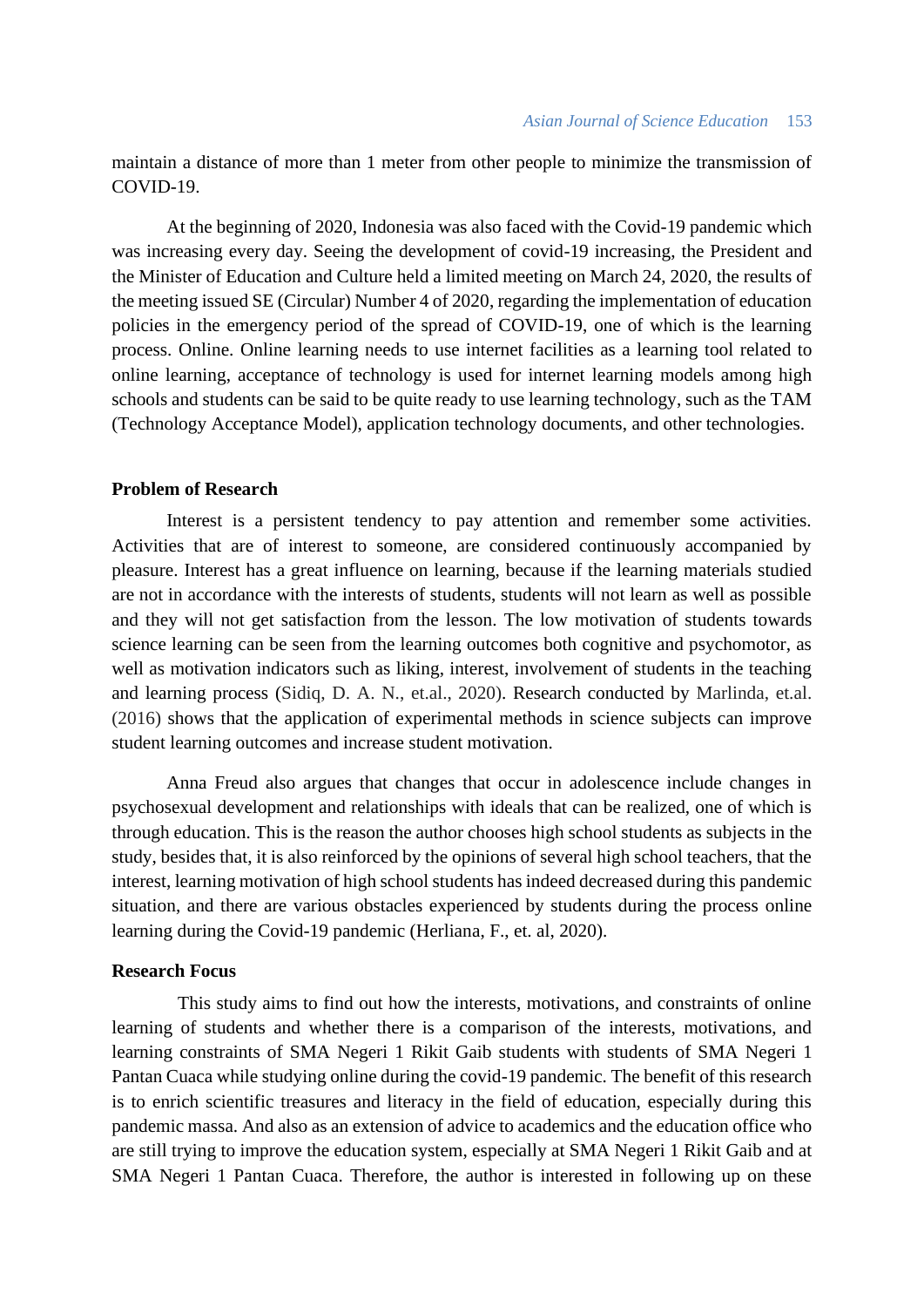problems to conduct a research entitled "Analysis of Students' Interests, Motivations, and Constraints to Online Learning During the Covid-19 Pandemic at Rikit Gaib High School and Pantan Cuaca High School.

# **METHODOLOGY OF RESEARCH**

# **General Background of Research**

This research was conducted at SMA Negeri 1 Rikit Gaib and SMA Negeri 1 Pantan Cuaca in Rikit Gaib and Pantan Cuaca sub- district in Gayo Lues Regency. The time of the research was carried out on February 15, 2021 and February 16, 2021.

#### **Subject of Research**

The sampling technique in this study is simple random sampling. According to Sugiyono (2011) that "simple randpm sampling is taking samples from the average population in that population". Given the population is too large cannot be reached by the researchers, the sample is taken 10% of the total population. The sample obtained in this study were 25 students in one school, so the total sample was 50 students.

#### **Instrument and Procedures**

The type of research that will be used in this research is the type of quantitative research with the approach used for this research is a descriptive approach. The instrument used is a student response questionnaire, the questionnaire in this study amounted to 35 statement items.

| <b>Variable</b>                        | <b>Indicator</b>                                 | <b>Statement Item</b> |       |  |
|----------------------------------------|--------------------------------------------------|-----------------------|-------|--|
|                                        |                                                  | Number                | Total |  |
|                                        | Feeling happy                                    | 1,2,3,4,5,            | 5     |  |
| <b>Student</b><br>Learning<br>Interest | There is interest                                | 6,7,8,9,10            | 5     |  |
|                                        | Engange In learning                              | 11, 12, 13, 14, 15    | 5     |  |
|                                        | Diligent in Studying                             | 16, 17, 18, 19, 20    | 5     |  |
| Motivation to<br>learn                 | Tenacious in the face of<br>adversity            | 21, 22, 23, 24, 25    | 5     |  |
| Learning<br>barrier                    | The state of not being able to<br>learn properly | 26, 27, 28, 29, 30    | 5     |  |
|                                        | There are obstacles                              | 31, 32, 33, 34, 35    | 5     |  |
|                                        | Total                                            |                       | 35    |  |

|  | Table 1. Research Questionnaire Grid |  |  |
|--|--------------------------------------|--|--|
|--|--------------------------------------|--|--|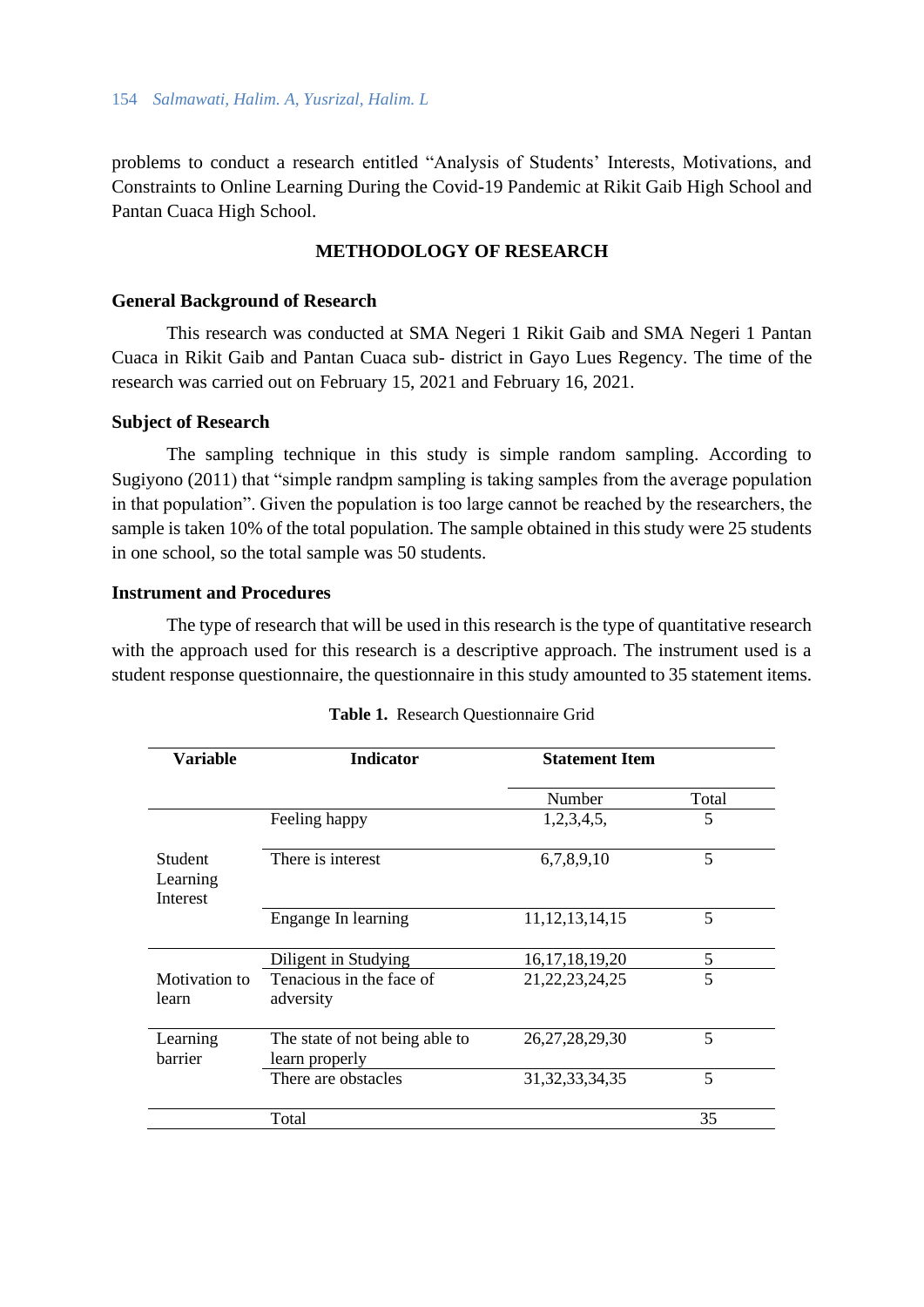#### *Asian Journal of Science Education* 155

The type of questionnaire used in this study is a closed questionnaire with alternative answer choices. Alternative answer choices used are in the form of a Likert scale so that researchers can see student responses to statements that have been filled out. The following is the Likert scale used according to Sugiyono (2011), namely:

| Keterangan               | Alternatif jawaban | Skor |
|--------------------------|--------------------|------|
| <b>Strongly Agree</b>    |                    |      |
| Agree                    |                    |      |
| Do not Agree             | JА                 |      |
| <b>Strongly Disagree</b> |                    |      |

The questionnaire in this study consisted of 35 statements that would be distributed to students directly.

# **Data Analysis**

The questionnaire in this study was analyzed using statistical data analysis using the percentage formula:

$$
P = \frac{f}{n}x100\%
$$

Furthermore, to analyze quantitative data using a simple statistical formula with the formula:

$$
P = \frac{\Sigma f}{\Sigma n \Sigma x} x 100\%
$$

Then the data is described and interpreted to draw conclusions and answers to research questions. The interpretation is given starting from the largest to the smallest number with the criteria as follows:

| Percentage $(\% )$ | Category       |  |
|--------------------|----------------|--|
|                    |                |  |
| 80-100%            | In general     |  |
| 60-79%             | Most of the    |  |
| 50-59%             | More than half |  |
| 40-49%             | Less than half |  |
| 20-39%             | Fraction       |  |
| $0-19%$            | So little      |  |
|                    |                |  |

According to Arikunto, S (2013) determining the percentage category can use the following categories: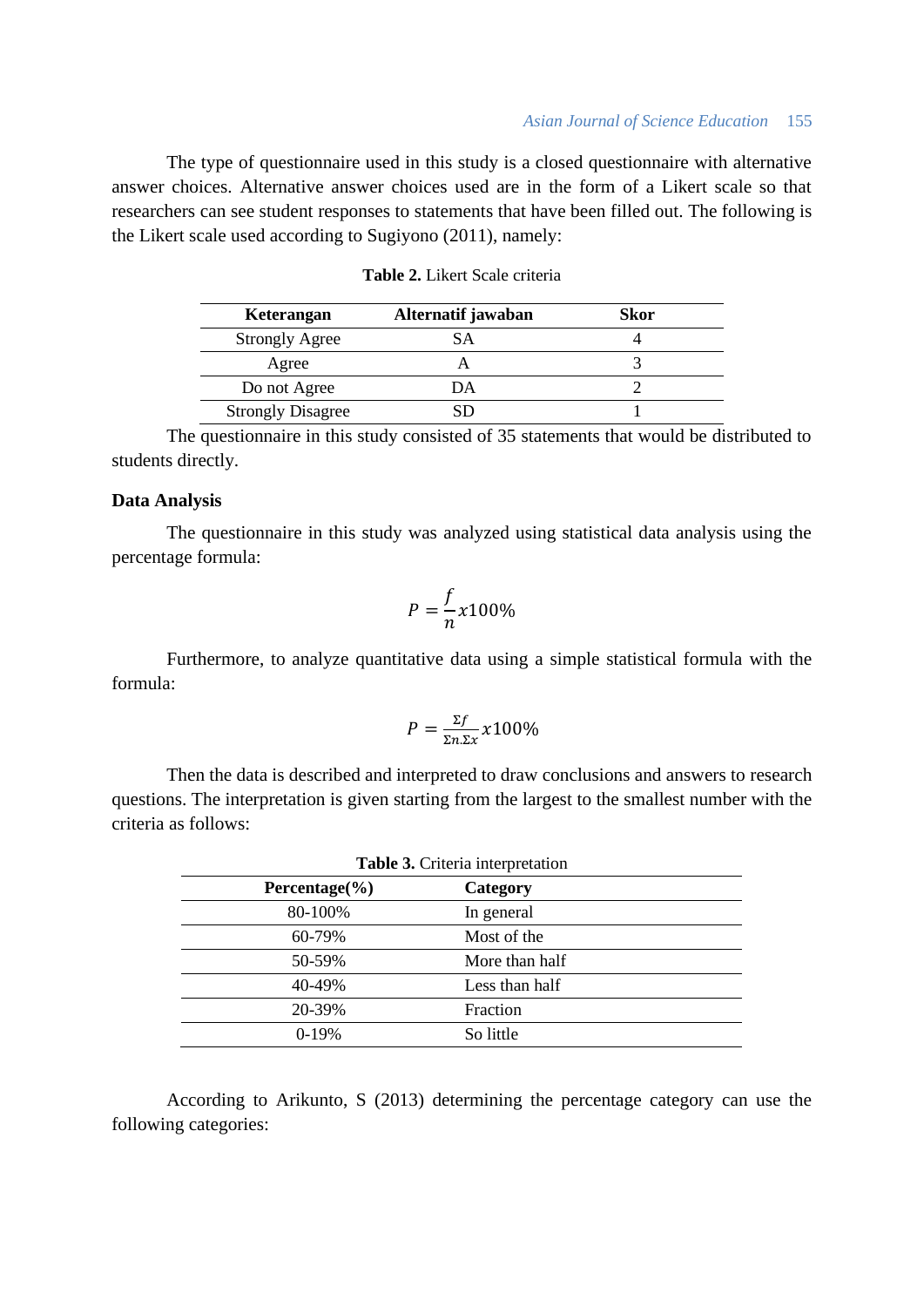| Percentage $(\% )$ | Category   |
|--------------------|------------|
| 81%-100%           | Very well  |
| 61-80%             | Good       |
| 41-60%             | Enough     |
| 21-40%             | Not enough |
| 20-39%             | Not much   |

**Table 4.** Determine the percentage category

#### **RESULTS AND DISCUSSION**

In this chapter, the researcher describes the results of the research obtained after conducting research at SMA Negeri 1 Rikit Gaib, Rikit Gaib District and SMA Negeri 1 Pantan Cuaca, Pantan Cuaca District, located in Gayo Lues Regency. In this study, the subjects of the study were students of class XI science at SMA Negeri 1 Rikit Gaib and students of class XI science at SMA Negeri 1 Pantan Cuaca, totaling 25 people from one school, so there were 50 students. So here the researcher shares a statement in the form of a questionnaire to students and the researcher asks for odd semester physics scores for students who are the object of this research, to find out the Interests, Motivations, and Constraints of Students Learning Online During the Covid-19 Pandemic at SMA Negeri 1 Rikit Gaib and SMA Negeri 1 Pantan Cuaca.

On February 15, 2021, the researcher submitted a letter to the principal of SMA Negeri 1 Rikit Gaib, and on February 16, 2021, the researcher submitted a letter to the SMA Negeri 1 Pantan Cuaca, to collect data at the school. Data collection in this study was carried out by distributing questionnaires directly to students of SMA Negeri 1 Rikit Gaib and students of SMA Negeri 1 Pantan Cuaca. The research results can be seen as follows:

|                | <b>Table 5.</b> The average value of student realming interest questionnance analysis |                                                        |            |                                                            |            |  |  |
|----------------|---------------------------------------------------------------------------------------|--------------------------------------------------------|------------|------------------------------------------------------------|------------|--|--|
| N <sub>0</sub> | <b>Indicator</b>                                                                      | Average<br>$value(\% )$<br>SMAN 1<br><b>Rikit Gaib</b> | Category   | Average<br>$value(\% )$<br><b>SMAN1</b><br>Pantan<br>Cuaca | Category   |  |  |
|                | Feeling happy                                                                         | 38,4                                                   | Not enough | 36,8                                                       | Not enough |  |  |
| 2              | There is interest                                                                     | 62,4                                                   | Good       | 51,2                                                       | Enough     |  |  |
| 3              | Engange In<br>learning                                                                | 49,6                                                   | Enough     | 44,8                                                       | Enough     |  |  |

**Table 5.** The average value of student learning interest questionnaire analysis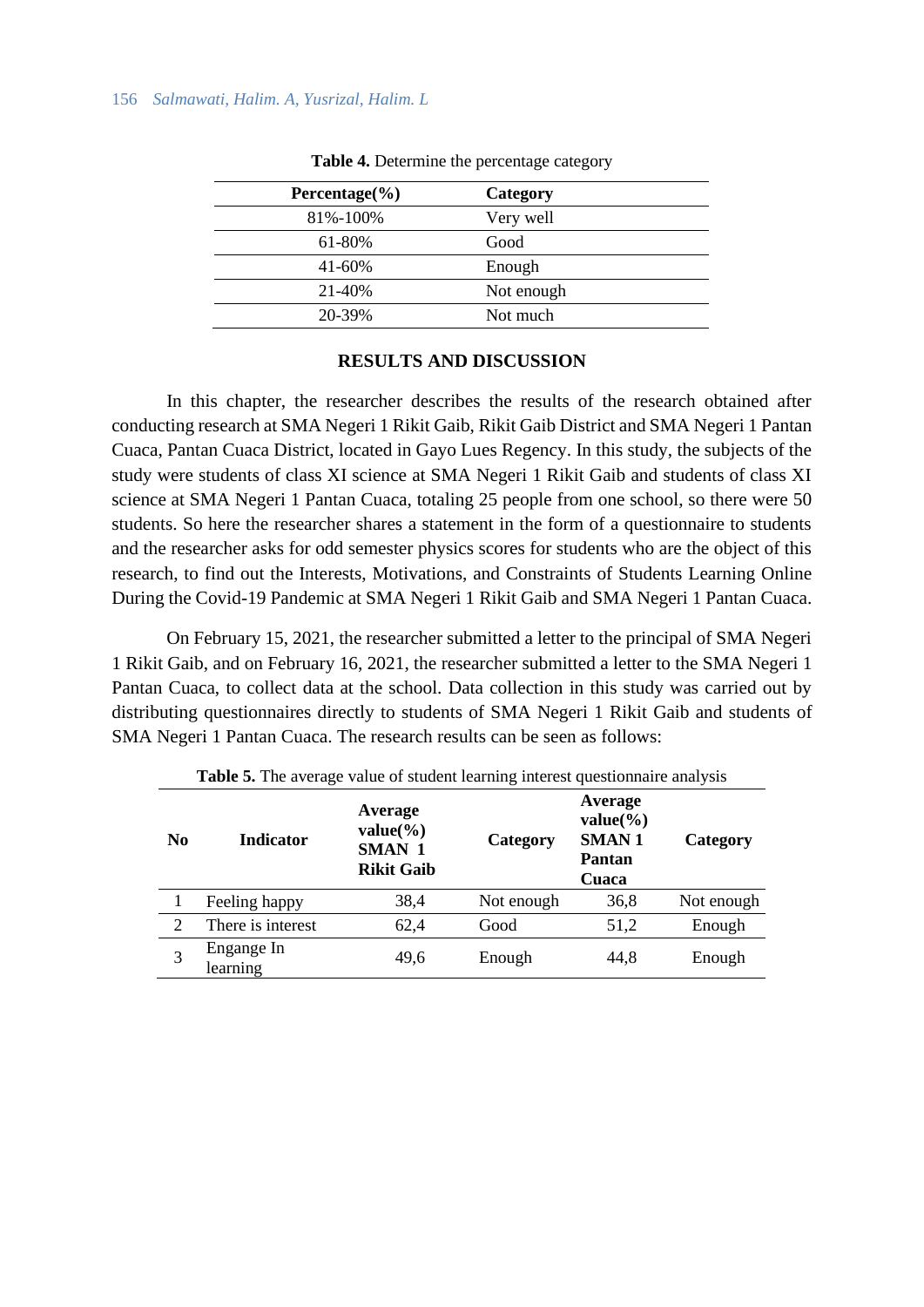## *Asian Journal of Science Education* 157

| N <sub>0</sub> | <b>Twore</b> of the average value of student feathing modivation questionnance and you<br><b>Indicator</b> | Average<br>$value(\% )$<br><b>SMAN 1</b> | Category | Average<br>$value(\% )$<br><b>SMAN1</b><br><b>Pantan</b> | Category |
|----------------|------------------------------------------------------------------------------------------------------------|------------------------------------------|----------|----------------------------------------------------------|----------|
|                | Diligent in Studying                                                                                       | 54,4                                     | Enough   | 59,2                                                     | Enough   |
| $\overline{2}$ | Tenacious in the<br>face of adversity                                                                      | 52                                       | Enough   | 53,6                                                     | Enough   |

**Table 6.** The average value of student learning motivation questionnaire analysis

**Table 7.** The average value of the questionnaire analysis of student learning problems

| N <sub>0</sub> | <b>Indicator</b>                                    | Average<br>$value(\% )$<br>SMAN 1<br><b>Rikit Gaib</b> | Category | Average<br>$value(\% )$<br><b>SMAN1</b><br>Pantan<br>Cuaca | Category |
|----------------|-----------------------------------------------------|--------------------------------------------------------|----------|------------------------------------------------------------|----------|
|                | The state of not<br>being able to learn<br>properly | 50,4                                                   | Enough   | 58,4                                                       | Enough   |
| 2              | There are obstacles                                 | 48,8                                                   | Enough   | 53,6                                                       | Enough   |
|                |                                                     |                                                        |          |                                                            |          |

After doing research and processing the data that has been formulated, it is answered how the Interests, Motivation, and Constraints of Online Learning of Students During the Covid-19 Pandemic at SMA Negeri 1 Rikit Gaib and SMA Negeri 1 Pantan Cuaca, and there is a comparison of interests, motivations, and learning constraints of students SMA Negeri 1 Rikit Gaib with students of SMA Negeri 1 Pantan Cuaca while studying online during the covid-19 pandemic, in conducting research on measuring instruments using a questionnaire in a written statement to students to answer. Online learning is an online learning activity, where teachers and students do not carry out a face-to-face learning system directly with the learning method using the internet.

SMA Negeri 1 Rikit Gaib and SMA Negeri 1 Pantan cuaca are schools that also implement online learning during the covid-19 pandemic, students there are also not used to using online learning systems, therefore a lot has changed with changing levels of student interest and motivation, and there are several obstacles experienced by students, the SMA Negeri 1 Rikit Gaib is more adequate with a network connection compared to the SMA Negeri 1 Pantan Cuaca, because of regional differences between SMA Negeri 1 Rikit Gaib and SMA Negeri 1 Pantan Cuaca. Based on research data processing analysis of students' interests, motivations, and learning constraints online during the covid-19 pandemic at Rikit Gaib High School and Pantan Weather High School, it was obtained from 250 students of class XI taken 10% of 250 so that it became 25 students, from SMA Rikit Gaib 25 students of class XI and from SMA Pantanweather 25 students of class XI with 35 multiple choice statements.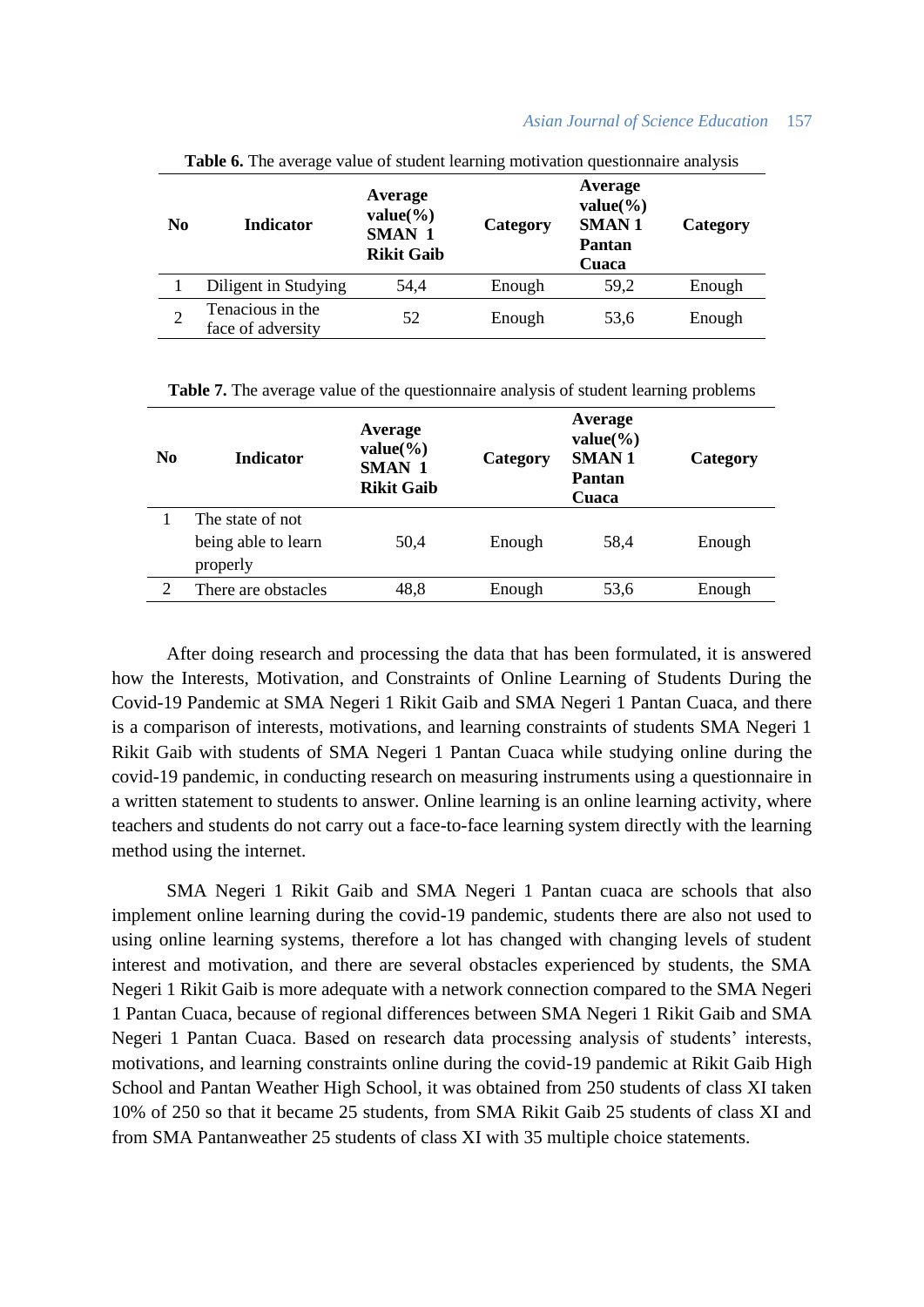# **Student learning interest**

The average student interest in learning online at SMA Negeri 1 Rikit Gaib, the average student choosing the answer agrees >50%, such as statement no. 6, which is I am excited to do assignments even though I study at home, this is because there is a sense of interest in learning online even though study at home. While the average student interest in learning online at SMA Negeri 1 Pantan Cuaca the average student chooses the answer agrees > 50%, such as statement no. 6 that I am passionate about doing assignments even though I study at home, this is because there is a sense of interest in learning online even though study at home. In contrast to the findings of previous research that student interest in learning is very influential due to Covid-19, students feel bored because they do not meet their friends and teachers directly (Cahyani, A., et. al., 2020; Marlinsa, et.al., 2021).

#### **Student's motivation to study**

Furthermore, the average student learning motivation online at SMA Negeri 1 Rikit Gaib, the average student chooses an agreeable answer > 50%, such as statement no. 16, namely I do physics assignments seriously, this is because students are diligent in learning, even though they study hard. Online students are still serious in doing physics assignments. While the average student learning motivation online at SMA Negeri 1 Pantan Cuaca the average student chooses an agreeable answer  $> 50\%$ , such as statement no 16 that I am ready to learn physics even though I face many difficulties, this is because students are tenacious in facing difficulties in learning online even though there are difficulties faced by students, they are still ready to learn physics (Mahzum, E., et.al, 2020). In contrast to previous research, the increase in students' learning motivation is 46.7%, this shows that there is an effect of CTL learning on students' learning motivation (Sastriani, E., & Halim, A., 2016; Fajria, F.,et. al., 2017)

## **Student Learning Constraints**

The average student learning difficulties online at SMA Negeri 1 Rikit Gaib, the average student chooses an agreeable answer > 50%, I do physics assignments using whatsapp media even though it is hampered by the network, this is because students can learn properly learning online, even hampered by the network of students still working on assignments in earnest. While the average student learning difficulties online at SMA Negeri 1 Pantan Cuaca the average student chooses an agreeable answer  $> 50\%$ , I do physics assignments using whatsapp media even though it is hampered by the network, this is because students can learn properly learning online, even though it is hampered by the network, students still work hard on assignments. This is in accordance with previous research, there is no significant relationship between the use of the internet as a learning resource and student learning outcomes in physics subjects (Halim, A., et. al., 2020).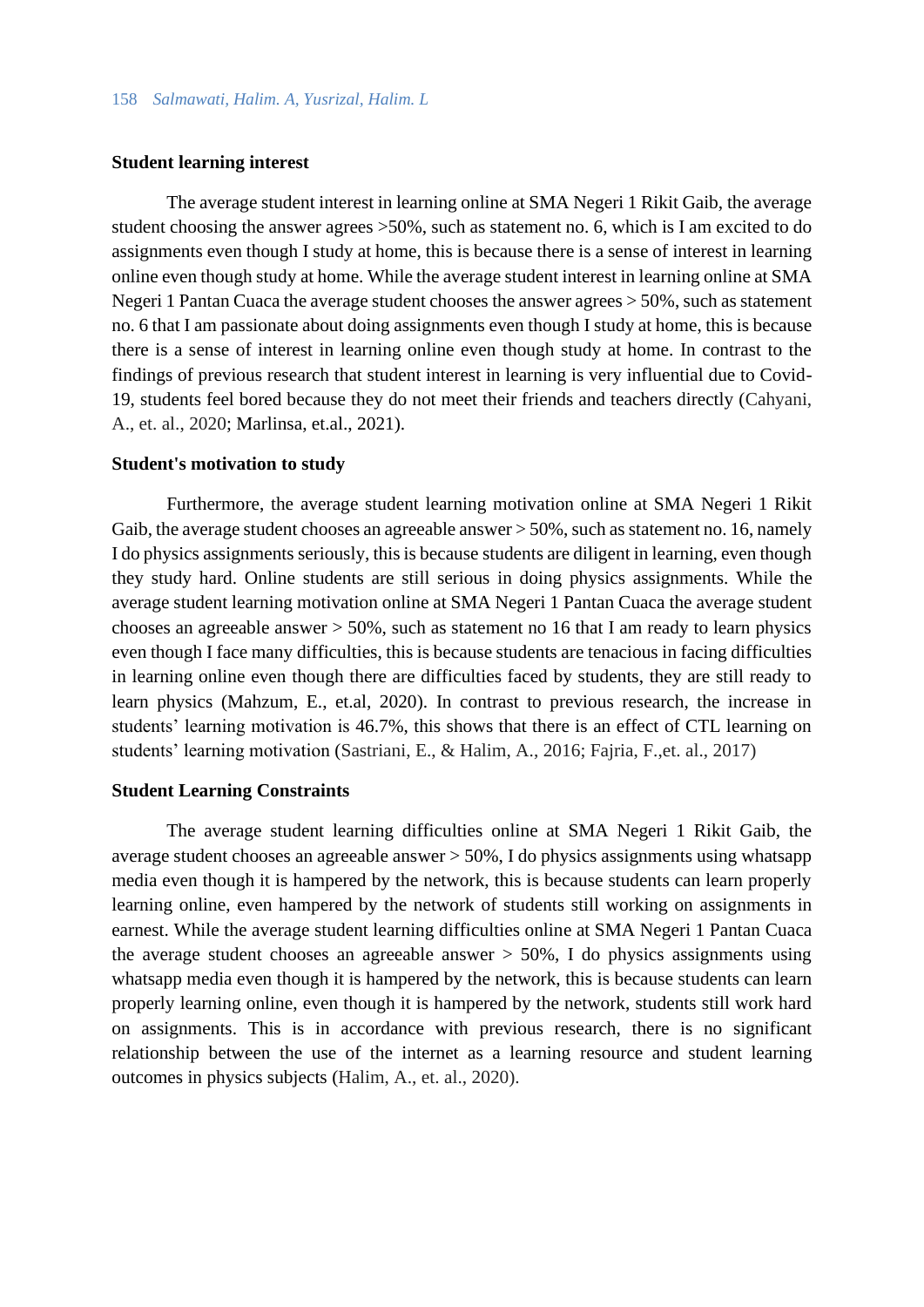# **CONCLUSIONS**

Based on the results of research and data processing, it can be concluded about the analysis of students' interests, motivations, and barriers to online learning during the covid-19 pandemic at SMA Negeri 1 Rikit Gaib and SMA Negeri 1 Pantan Cuaca. Students' interest in learning online at SMA Negeri 1 Rikit Gaib can be classified in the good category, students have a sense of interest in online learning, and students at SMA Negeri 1 Pantan Cuaca can be classified in the category enough for students to be interested in online learning. Negeri 1 Rikit Unseen can be classified in the category of moderately diligent students in online learning, and students of SMA Negeri 1 Pantan Cuaca can be classified in the category of moderately diligent students in learning online, and obstacles to student learning online at SMA Negeri 1 Rikit Unseen can be classified in the sufficient category students can learn properly to learn online and in SMA Negeri 1 Pantan Cuaca students can be classified in the sufficient category students can learn properly to learn online.

# **References**

Arikunto, S. (2013). Prosedur penelitian suatu pendekatan praktik.

- Cahyani, A., Listiana, I. D., & Larasati, S. P. D. (2020). Motivasi Belajar Siswa SMA pada Pembelajaran Daring di Masa Pandemi Covid-19. *IQ (Ilmu Al-qur'an): Jurnal Pendidikan Islam*, *3*(01), 123-140.
- Fajria, F., Rahmatan, H., & Halim, A. (2017). Dampak Model Pembelajaran Problem solving terhadap Motivasi dan Hasil Belajar Peserta Didik Di SMP. *Jurnal Pendidikan Sains Indonesia (Indonesian Journal of Science Education)*, *5*(2), 86-93.
- Halim, A., Wahyuni, A., & Yani, E. (2020, April). The impact of the use of the internet on the learning outcomes in physics for high school student. In *Journal of Physics: Conference Series* (Vol. 1521, No. 2, p. 022060). IOP Publishing.
- Herliana, F., Halim, A., Farhan, A., & Kasli, E. (2020). Identification of Lecturer Difficulties in Implementing of Blended Learning in the Covid-19 era. Asian Journal of Science Education, 2(2), 106-113.
- Mahzum, E., Farhan, A., & Ramadhani, E. (2020). The use of social media instagram as instructional media for physics toward student's learning motivation. Asian Journal of Science Education, 2(1), 48-55.
- Marlinda, M., Halim, A., & Maulana, I. (2016). Perbandingan Penggunaan Media Virtual Lab Simulasi Phet (Physics Education Tekhnology) Dengan Metode Eksperimen Terhadap Motivasi Dan Aktivitas Belajar Peserta Didik Pada Materi Kelarutan Dan Hasil Kali Kelarutan. *Jurnal Pendidikan Sains Indonesia (Indonesian Journal of Science Education)*, *4*(1).